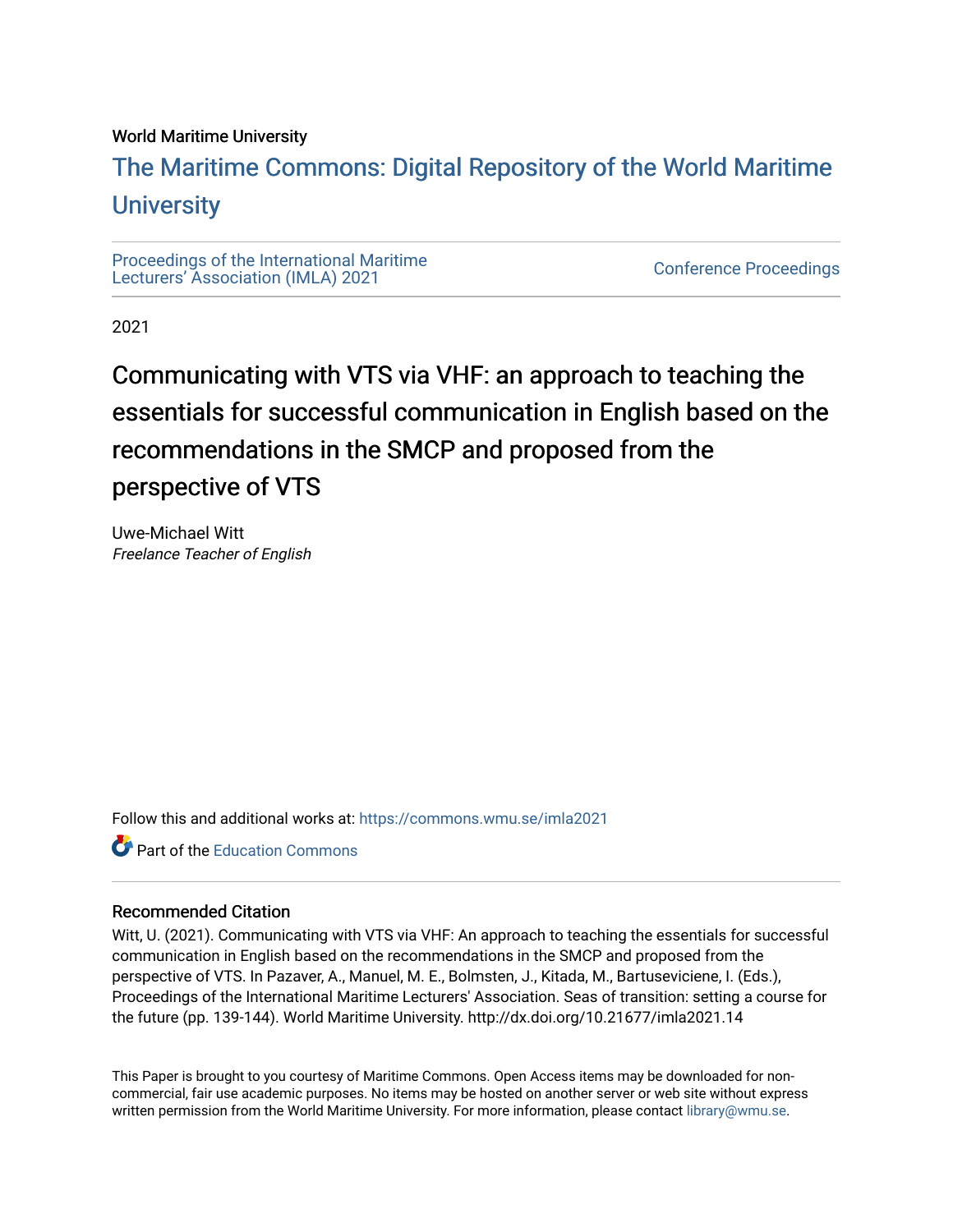http://dx.doi.org/10.21677/imla2021.14

### **Communicating with VTS via VHF: An approach to teaching the essentials for successful communication in English based on the recommendations in the SMCP and proposed from the perspective of VTS**

#### **Uwe-Michael Witt**

*Freelance Teacher of English,* post@kontor06.de

**Abstract:** This session will present ideas of how to prepare future nautical officers for VHF communication with VTS or MRC Centres as part of the Maritime English curriculum. It will refer to the SMCP as the basis for clear and unambiguous communication between a vessel and a shore station. It will introduce the essential communicative situations together with ideas for selecting the key vocabulary, language structures and communication control devices. It will also present ideas for teaching the presented material. The focus will be on the perspective or expectations of a VTS Operator when called by a Master.

**Keywords**: *VTS, SMCP, VHF, vocabulary, communication* 

#### **Introduction**

Selecting the contents for the training of Maritime English at maritime colleges and academies can be a challenge. Using the IMO Model Course 3.17 has always been a good guideline for the selection of the contents. Finding the proper amount of it in the actual training can be difficult. Regarding the entrance requirement of nautical colleges and academies, the actual command of the English language should be of no concern for planning the curriculum. Referring to the recommendations in the IMO Model Course 3.17 regarding the use of the SMCP, it is key to select the main VHF communication situation/scenarios which are really of importance for the future watch keeping nautical officer at the beginning of his or her career. Situations/scenarios which are regarded as less important can be internalized by learning from senior nautical officers.

The IMO Model Course 3.17 is also not very specific about the number of phrases to be considered nor the methodological approach of teaching them to students.

It also does not make sense to make students learn the recommended phrases by heart. The SMCP should be regarded as a recommendation regarding the vocabulary and the structures with a hint to intelligent communication control devices. It is key for future nautical officers to understand that the SMCP offers a collection of useful ideas which have to be adapted to the real-life scenario which can be expected when speaking over VHF with other stations and particularly with shore stations. The following ideas focus on the (SMCP based) English language used in a communication between a vessel and a Vessel Travel Service centre or a Maritime Rescue Coordination centre.

There is a comment to be made: If the SMCP are checked for the level of English which is required to make use of them, it can be estimated that it is most probably Level A2 (the second level out of six in the European Framework of Language Reference). The SMCP are basically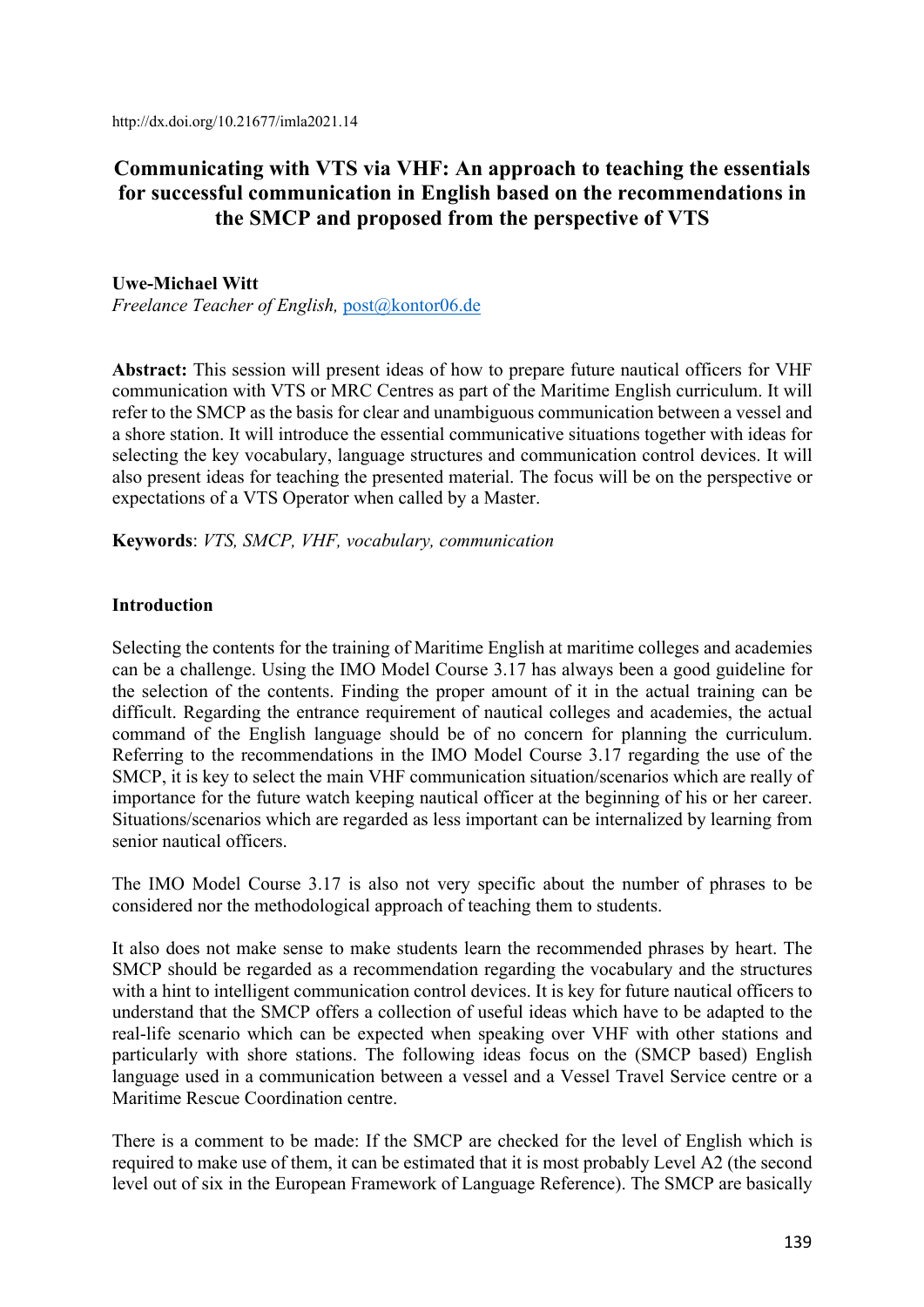simplified English with only 5 tense forms (with 2 of them used in passive voice) and a very limited number of structures to be required when using them (e.g., some/any, much/many, a limited/artificial use of modal verbs, a reduced use of adverbs, a limited but focused use of prepositions of time and place). Looking at the recommended tense forms the level can even be regarded as being as low as A1 (the entrance level). It can be assumed that the entrance level of cadets at maritime colleges, academies or universities is B2 (level four) or C1 (level five) after finishing the necessary schooling to be allowed to enter a college, academy or university (possibly even C2 (level six = near native use of English) after spending a year in an Englishspeaking country as part of their school education). Considering this, it is obvious that an instructor (1) has to make the cadets somehow limit what they are already able to say in English when applying the SMCP in the recommended manner with reference to the language structures and (2) to make sure the cadets use the SMCP-recommended vocabulary (mainly verbs) in the specified meaning (that means learning to "blank out" all the other meanings he or she might have already been using in everyday situations).

When creating a lesson plan as a part of a curriculum aimed at preparing nautical cadets to be watchkeeping officers in charge of communication with VTS or MRCC, the following questions should be considered:

- 1) What are the general principles of using the SMCP (regardless the actual situation/scenario), i.e. are there any general ideas or principles that always apply when using the SMCP regardless of the actual communication scenario?
- 2) What are the situations/scenarios in which watchkeeping officers will have to speak with shore stations?
- 3) What vocabulary will have to be used to speak clearly and unambiguously with the shore stations?
- 4) Which language structures can be expected to be useful to manage the situations?
- 5) Which intelligent communication control devices might be used to eliminate possible misunderstandings?

#### **General Principles for Using the SMCP Regardless of the Actual Communication Situation**

Using the following six general principles when speaking over VHF with a shore station are just a recommendation. When carefully analysing the SMCP, it is obvious that these guidelines or principles are very helpful for facilitating understanding even when the reception is poor due to causes beyond the actual use of the English language. Although there is probably no expectation from the shore station for the nautical watch officer to make use of these general principles, applying them is also in the interest of the shore station when being called by a vessel.

#### **A) Always try to keep the message as short and simple as possible.**

VTS will always appreciate clear and precise messages. On the other hand, there might be cases in which it can be advisable to expand the conversation and use controlling devices to make sure there is no misunderstanding, e.g. if one of the two speakers has a strong accent which the other speaker is not familiar with.

#### **B) Always try to avoid synonyms.**

It appears that the recommendations in the SMCP always choose one particular meaning of a certain word (which is especially true for verbs). The word should always be used in this particular meaning. A VTS operator who only speaks English in the VHF communications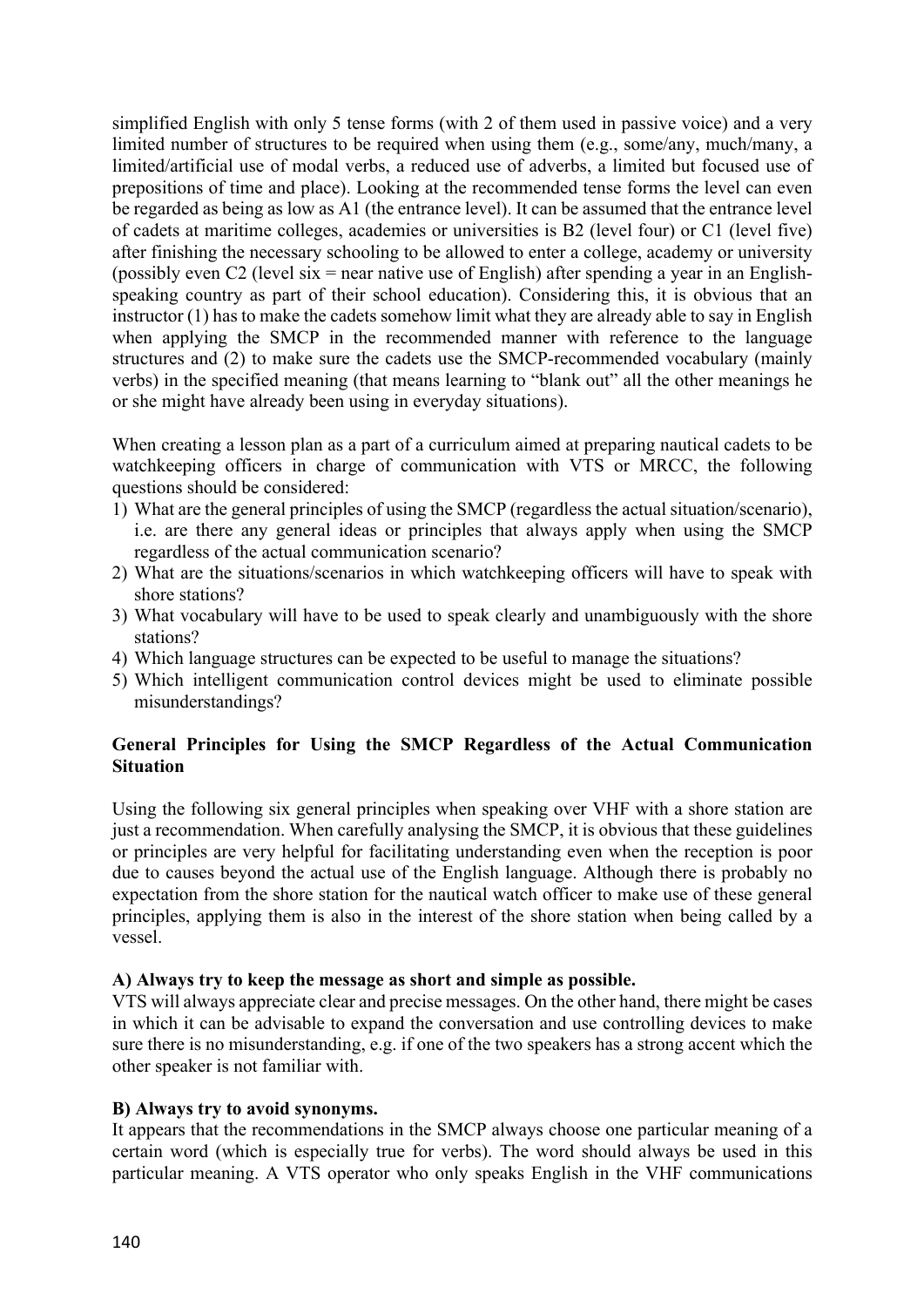during working hours might be confused if the nautical officer does not use a word recommended in the SMCP in the meaning recommended.

#### **C) Always try not to use contracted forms.**

Although contracted forms might save time and thus might keep the message as short and simple as possible, they might also contribute to misunderstandings if key words are not said in full, e.g. auxiliary verbs which provide a clear time reference in the message.

#### **D) Always try to produce fully worded answers to "yes/no" questions.**

Again, although it should always be the intention of the nautical officer to keep the message as short and simple as possible, using only "yes" or "no" as an answer might cause misunderstandings or uncertainty because by switching the hand-held device the one word might get lost or just anticipated by the recipient.

#### **E) Always try to avoid ambiguous words, especially ambiguous modal verbs.**

The SMCP offers ideas for how to use modal verbs either in only one meaning, e.g. "can" only in the meaning of "ability" and not in the meaning of "permission". Permission is recommended to be expressed with "have permission".

#### **F) Always try to produce one message for one event.**

Even if three pieces of information are to be transmitted by the nautical officer, they should not be communicated in one long sentence. They should be communicated in three short sentences, possibly even numbered so VTS can keep track of the incoming facts.

#### **What are the situations/scenarios in which future nautical officers can be expected to speak with VTS or MRCC even at the beginning of their career?**

- a) the first or second contact with a VTS centre when approaching a port or a Traffic Separation Scheme during which (depending on the area) certain routine traffic data are required to be transmitted, e.g. ETA at a pilot station, last port of call, port of destination, number of persons on board, dangerous goods, security level, fresh water draft, air draft (when entering a canal where bridges will have to be passed);
- b) traffic information service for the area transmitted by VTS on a regular basis (and requesting a confirmation of the information in the report) including the weather situation (e.g. winds and visibility), hydrographic information (e.g. the tides), the traffic flow (e.g. vessels constrained by draft or extraordinarily large vessels and their present positions), obstructions to shipping (e.g. hampered vessels), information about seamarks (e.g. buoys unlit or removed), closed anchorages, suspended services (e.g. tug assistance or pilotage);
- c) SECURITE message (and requesting confirmation of the information) about out-of-the ordinary actions or incidents in the area (vessels not under command, areas closed for navigation, oil clearance operations, gunnery exercises, suspended traffic lanes in a TSS);
- d) responding to questions or advice by VTS during a port approach (e.g. the present position, one's own intentions, traffic in one's own vicinity);
- e) informing about proceeding to an anchorage, having the anchor position confirmed by VTS, giving the anchor and notice time, informing when getting underway again;
- f) when approaching the fairway asking for and understanding information about the pilotage;
- g) giving information before leaving a berth (ETD, persons on board, dangerous goods, next port of call, tug assistance, linesmen);
- h) transmitting the final information after the pilot's disembarkation when leaving the port.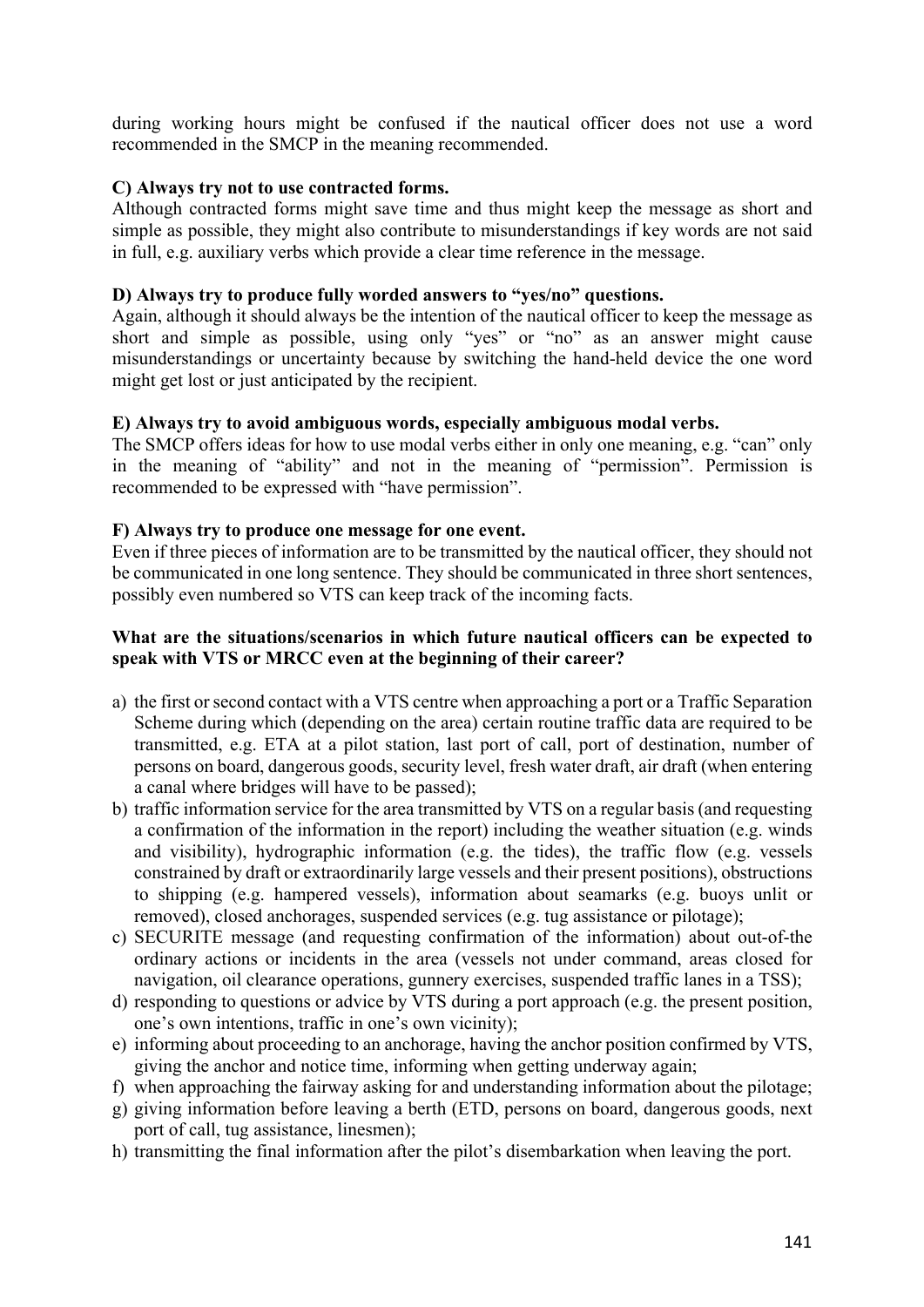It can be assumed that in case of an emergency on board the Master or senior nautical officers will be in charge of communication with other stations (MRCC, law enforcement vessels). However, it would be advisable to introduce some basic vocabulary that can be expected to be used in a VHF communication regarding the incident. Possible situations/scenarios can include: fire on board, grounding, not under command (adrift), person over board, requiring medical assistance (e.g. a helicopter transfer of an injured crew member).

#### **What vocabulary will have to be used to speak clearly and unambiguously with the shore stations?**

Based on the situations/scenarios listed above, the SMCP should be scanned in order to create a list of either vocabulary or phrases which can be used in the listed scenarios. It would be advisable to establish contact with VTS centres or MRCCs in one's vicinity. One could ask to be allowed to listen to the "real-world" VHF communication at the centres, create sample communications based on this information while using the SMCP, having the sample conversations checked by the VTS or MRCC team for plausibility (but always stressing that these are samples for training purposes and that is why they have to be in the "extended" SMCP version).

It is not always easy to assemble these phrases because the SMCP are organized to present phrases centred around a general communication topic (e.g. "Position", "Avoiding dangerous situations"). They do not present comprehensive sample conversations (with one exception – for the communication with a VTS centre – A6.1.1 "Acquiring and Providing Routine Traffic Data" – which covers nearly completely the phrases necessary for the "First/Second call when approaching a port" scenario).

#### **Which language structures can be expected to be useful to manage the situations?**

It was mentioned above that the grammar in the SMCP is simplified, i.e. only 5 tense forms (with 2 of them used in passive voice) and a very limited amount of structures is required when using the SMCP (e.g., some/any, much/many, a limited/artificial use of modal verbs in order to avoid ambiguity, a reduced use of adverbs, a limited but focused use of prepositions of time and place).

Communication over VHF always has a specific purpose. VTS or MRCC always aim to be able to have an overview of the traffic flow in real time and to be able to anticipate future movements of vessels and to establish the consequences of past actions of vessels. That is why the proper use of tense forms seems important to make sure that all time references in messages transmitted to VTS or MRCC are expressed simply and clearly. That is why only the five tense forms recommended in the SMCP should be used by the nautical staff on the vessel. These tense forms are Present Continuous, Simple Past, Simple Present Perfect, Simple Future and Simple Present (only to be used for stative verbs, e.g. require, have, agree).

#### **Which communication control devices might be used to eliminate possible misunderstandings?**

The future nautical officers should be able to make use of the following communication control devices (some of them are recommended in the SMCP; some are just applied by seafaring personnel and also shore stations because experience shows that they are very useful):

- a) eight message markers to prepare the recipient for the contents of the message;
- b) repetitions of the received message content;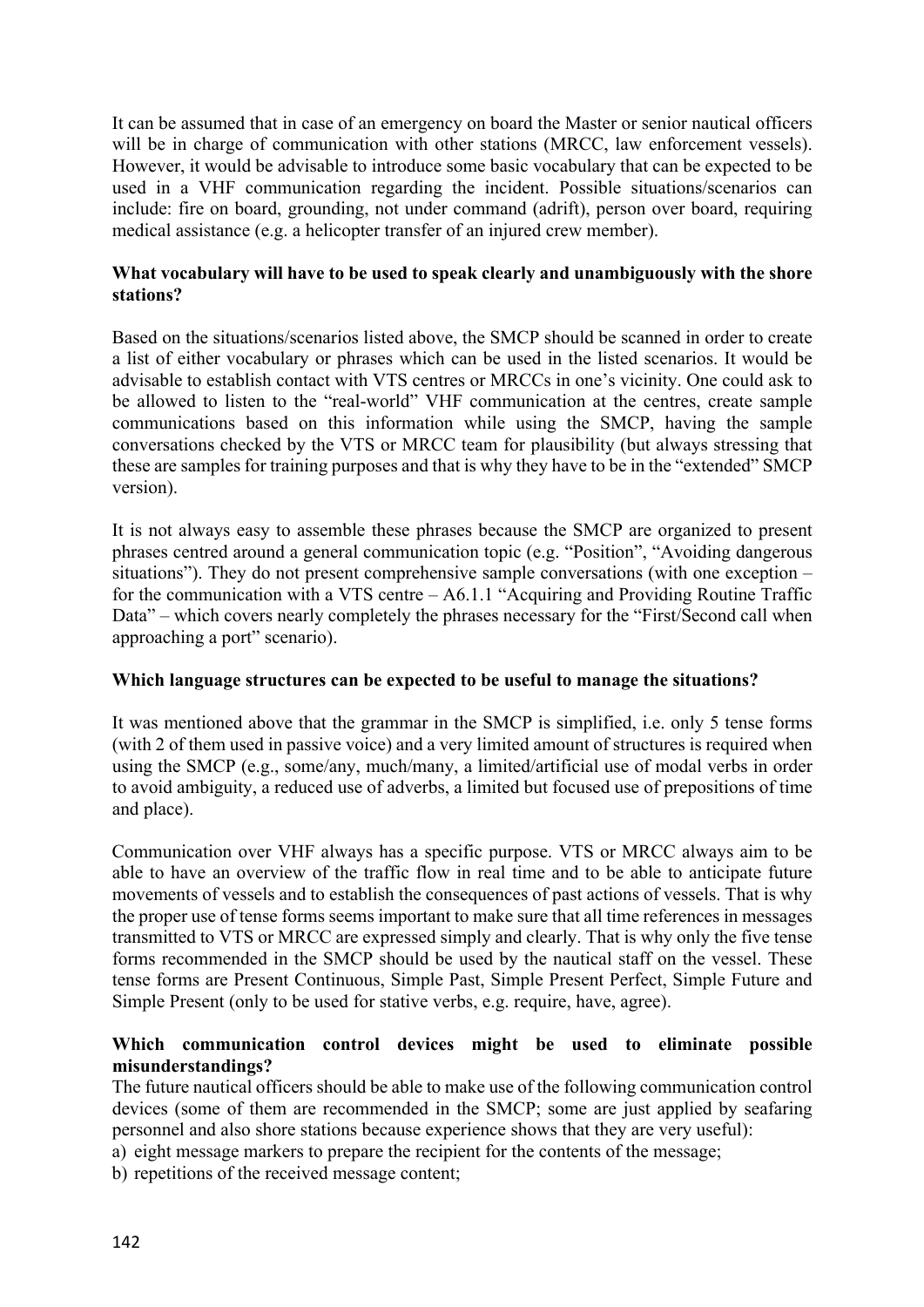- c) fully worded answers to "yes/no" questions;
- d) the international alphabet when spelling (i.e. using a code for a letter);
- e) numbers to be given in digits;
- f) procedure words like "repeat", "say again", "mistake", "correction", "over", out".

Experience shows that VTS or MRCC always try to keep any communication over VHF short in order not to block the channel for possible important transmissions. That is why the devices listed above are not always used (they are regarded as what they are – recommendations). But they are used when the VTS or MRCC controller realizes that a critical scenario is developing and that the conversation over VHF must be precise, efficient and completely unambiguous. Then, every nautical officer is expected to "switch" as well and should be able to use all of these devices.

#### **What is a possible approach to teaching nautical cadets how to communicate professionally and safely with VTS or MRCC?**

Here is a possible procedure for teaching the above mentioned ideas:

- 1) Create VHF sample conversations to cover the above mentioned situations/scenarios (by using expertise from VTS controllers);
- 2) Check the conversations for the used vocabulary and create vocabulary lists (experience shows that the proper use of verbs is key);
- 3) Check the conversations for the used language structures and create an overview of those structures (especially the used tense forms);
- 4) Introduce the cadets to the SMCP and explain the organisation of the phrases (part A6 VTS (Vessel Traffic Service));
- 5) Show cadets two or three parts (e.g. A6.1.1 "Acquiring Routine Traffic Data" and A6.2.3.1 "Clearance, Forward Planning", A6.2.3.3 "Arrival, Berthing and Departure") to make them aware of the special arrangement, i.e. the fact that the phrases are usually not structured like sample conversations but that the words to be expected in a certain situation/scenario are "scattered" all over the complete collection of phrases;
- 6) Show cadets or, even better, have them listen to a short and "unsafe" sample conversation, i.e. a version without the communication control devices, produced as an audio file by you and ask them to think about and discuss how to make this version "safer" by incorporating the communication control devices;
- 7) Show the extended version (i.e. the one with all the possible communication control devices incorporated) and have the cadets listen to this version, possibly while stopping your audio file and asking them to discuss possible words to fill in the gaps;
- 8) Create a version of the sample conversation (maybe a digital presentation) where the part of the vessel is given in the cadets' native tongue and have them translate while either you read the part of the VTS controller or another cadet reads it;
- 9) Create further sample conversations in a similar way (i.e. as a digital presentation) and have cadets work through these ones like the first one; always be strict about the recommended word (from your list) and the recommended tense form and the "logical" communication control device.

#### **Conclusion**

A nautical cadet should be prepared for unambiguous and clear communication with a shore station via VHF. It can be assumed that there will be an "introduction phase" on board during which he or she will have time to learn from senior officers. However, the approach explained